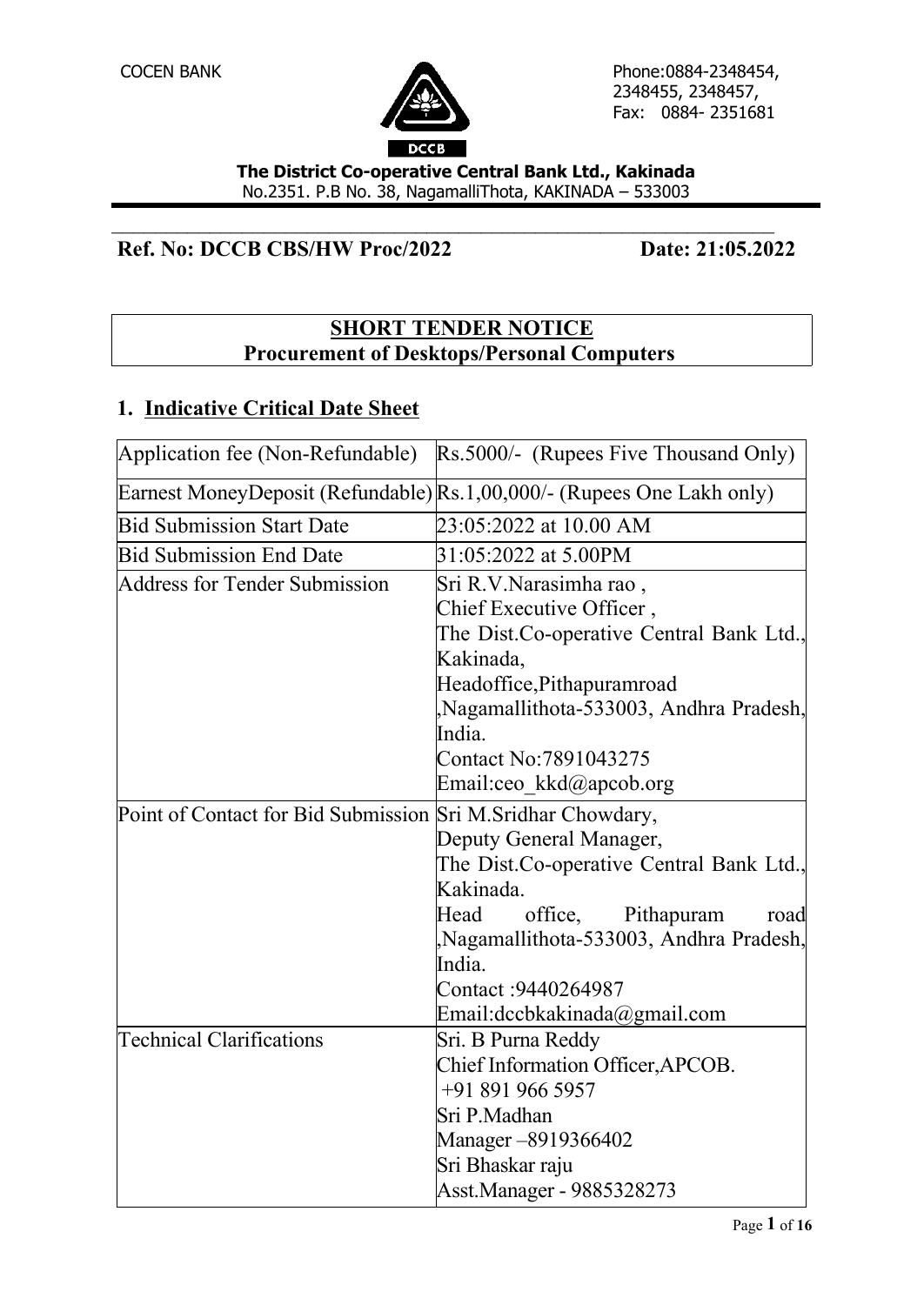- a) Bids shall be submitted only at DCCB Head Office, Kakinada, Nagamallithota Junction ,Pithapuram Road Kakinada 533003,Andhra Pradesh,India. Proposed tenderers/Vendors are advised to follow the instructions provided on indicative critical data sheet.
- b) Not more than one tender shall be submitted by one vendor/s having business relationship. Under no circumstances will father and his son(s) or other close relations who have business relationship with one another (i.e. when one or more partner(s)/director(s) are common) be allowed to tender for the same contract as separate competitors. A breach of this condition will render the tenders of both parties liable to rejection.
- c) Tenderer who has downloaded the tender form from the **Bank's website**  www.kakinadadccb.in **shall not modify the tender form including downloaded price bid template in any manner**. In case, if the same is found to be tampered/modified in any manner, tender will be completely rejected and APPLICATION FEE would be forfeited and vendor is liable to be banned from doing business with DCC Bank.<br>d) Intending vendors are advised to visit again Bank's website
- **www.kakinadadccb.in** at least 1 day prior to closing date of submission of tender for any corrigendum / addendum/ amendment.

## **2. Application Fee Payment & Tender cost( Non-Refundable)**

- a) Application fee of tender is to be deposited through DD in favour of The Dist.Co-operative Central Bank Ltd., Kakinada payable at Kakinada. Bidders are required to submit the instruments of APPLICATION FEE (Non-Refundable) along with tender document.
- b) The hard copy of original instruments in respect of cost of tender document should be put in separate envelope duly sealed must be enclosed with tender. The tender fee/ cost of tender shall be nonrefundable.
- c) Bids will be opened as per date/time as mentioned in the **Tender Critical Date Sheet.**

## **3. Submission of Tender**

*a) The tender shall be submitted in Two parts", viz., Technical bid and Financial bid.*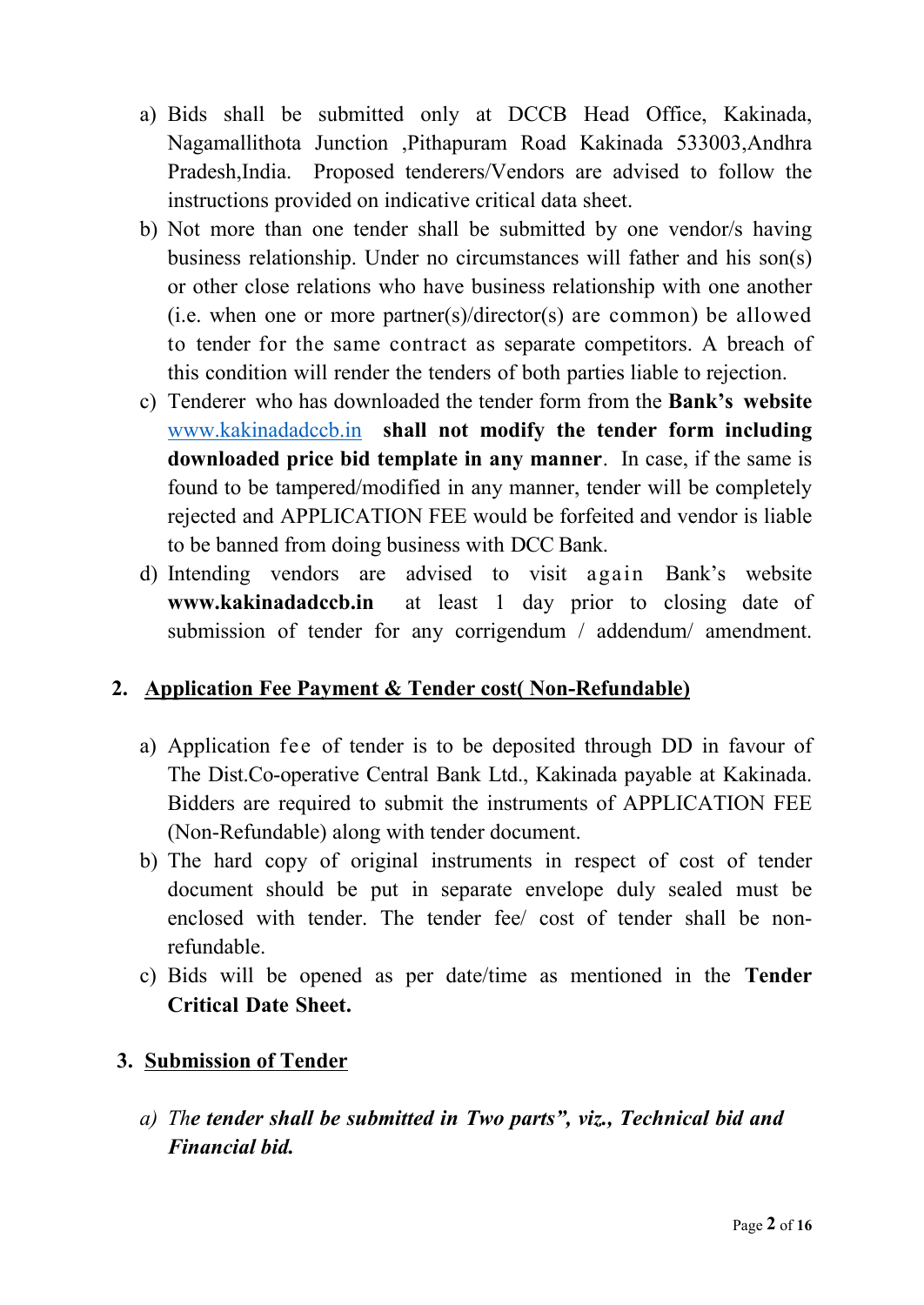- *b)* All the pages of bid being submitted must be sequentially numbered by the bidder irrespective of nature of content of the documents before submitting.
- *c)* The offers submitted by Telegram/Fax/email shall not be considered. No correspondence will be entertained in this matter.

## **4. Searching For Tender Documents**

- a) Bidders can log on to DCCB portal and search for tenders under Tenders tab.
- b) Once the bidders have selected the tenders they are interested in, they may download the required documents / tender schedules.
- c) The bidder should make a note of the point of contact assigned to each tender, in case they want to obtain any clarification / help from the Helpdesk.

## **5. Preparation Of Bids**

- a) Bidder should consider any corrigendum published on the tender document before submitting their bids.
- b) Please go through the tender advertisement and the tender document carefully to understand the documents required to be submitted as part of the bid. Please note the number of covers in which the bid documents have to be submitted, the number of documents – including the names and content of each of the document that need to be submitted. Any deviations from these may lead to rejection of the bid.
- c) Bidder, in advance, should get ready the bid documents to be submitted as indicated in the tender document / schedule.

## **6. Submission of Bids**

- a) **Technical Bid and Commercial Bid to be submitted separately.**
- b) Bidder should submit well in advance for bid submission so that they can avoid last minute hurry. Bidder will be responsible for any delay due to other issues.
- c) The bidder has to sign and put seal on the required bid documents one by one as indicated in the tender document.
- d) Bidder has to pay the tender fee / APPLICATION FEE as applicable and enter details of the instrument.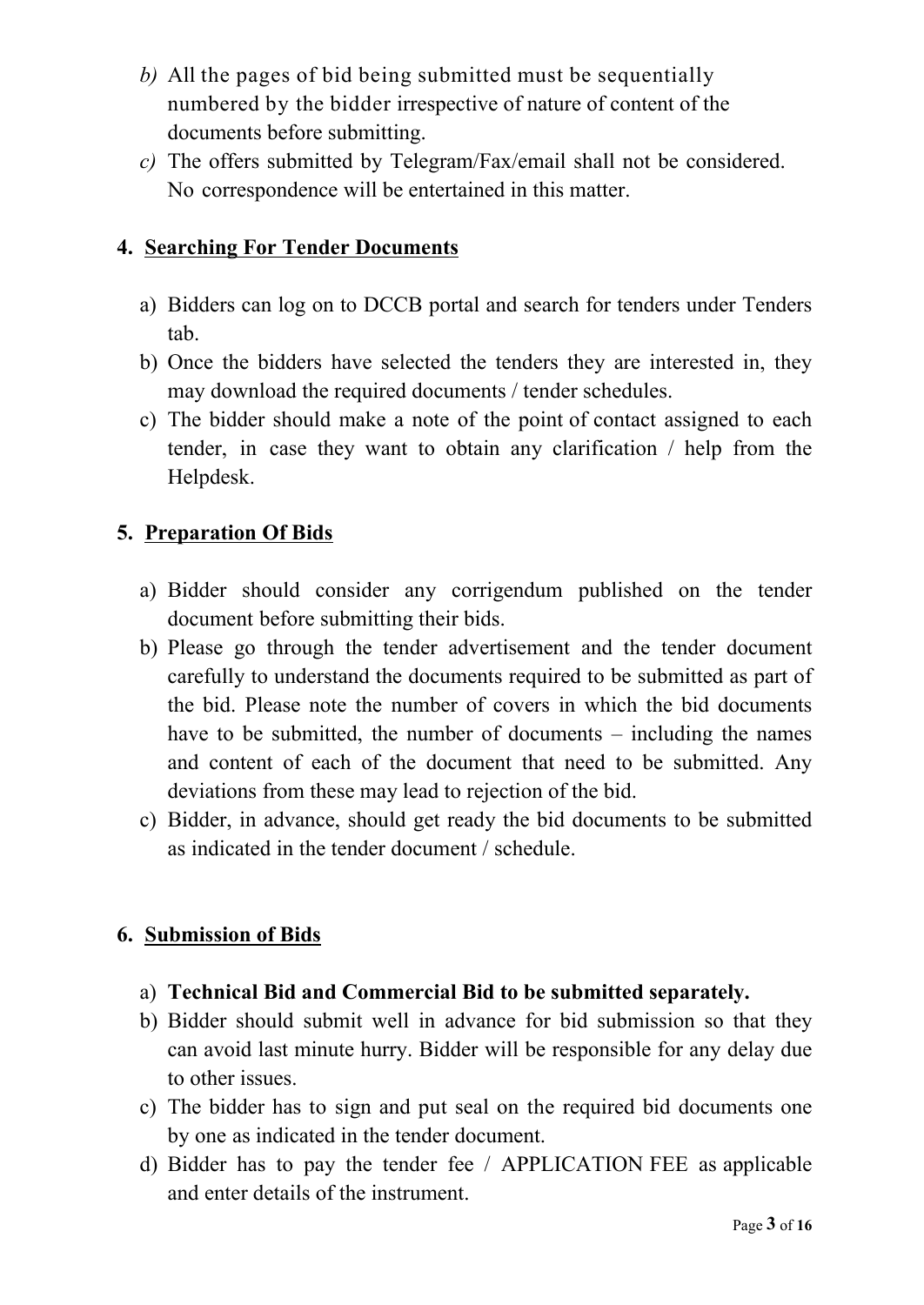- e) Bidder should prepare the APPLICATION as per the instructions specified in the tender document. The original should be enclosed with tender.
- f) Bidders are requested to note that they should necessarily submit their financial bids in the format provided and no other format is acceptable. If the price bid has been given as a standard BoQ format with the tender document, then the same is to be downloaded and to be filled by all the bidders. If the BoQ file is found to be modified by the bidder, the bid will be rejected.

#### **7. Assistance To Bidders**

- a) Any queries relating to the tender document and the terms and conditions contained therein should be addressed to the Tender Inviting Authority for a tender or the relevant contact person indicated in the tender.
- b) Any queries relating to the technical clarifications should be addressed to the Tender Inviting Authority for a tender or the relevant contact person indicated in the tender.

## **8. Request For Proposal**

- **a) Preface:-** The District Cooperative Bank Ltd., is a Govt. partnered Bank working with its Head Office in kakinada and 52 Branches. The Bank is floating this RFP to finalize L1 bidder for procurement of Desktops for office purpose.
- **b) Objective of the RFP:** DCCB is issuing this Request For Proposal Document, hereinafter called as a Tender, to vendors who are eligible to participate in the competitive Tendering for providing required hardware.
- **c) Scope of Work:** Supply and installation of the items intended to be procured through this RFP/Tender through the DCC Bank and their Branches.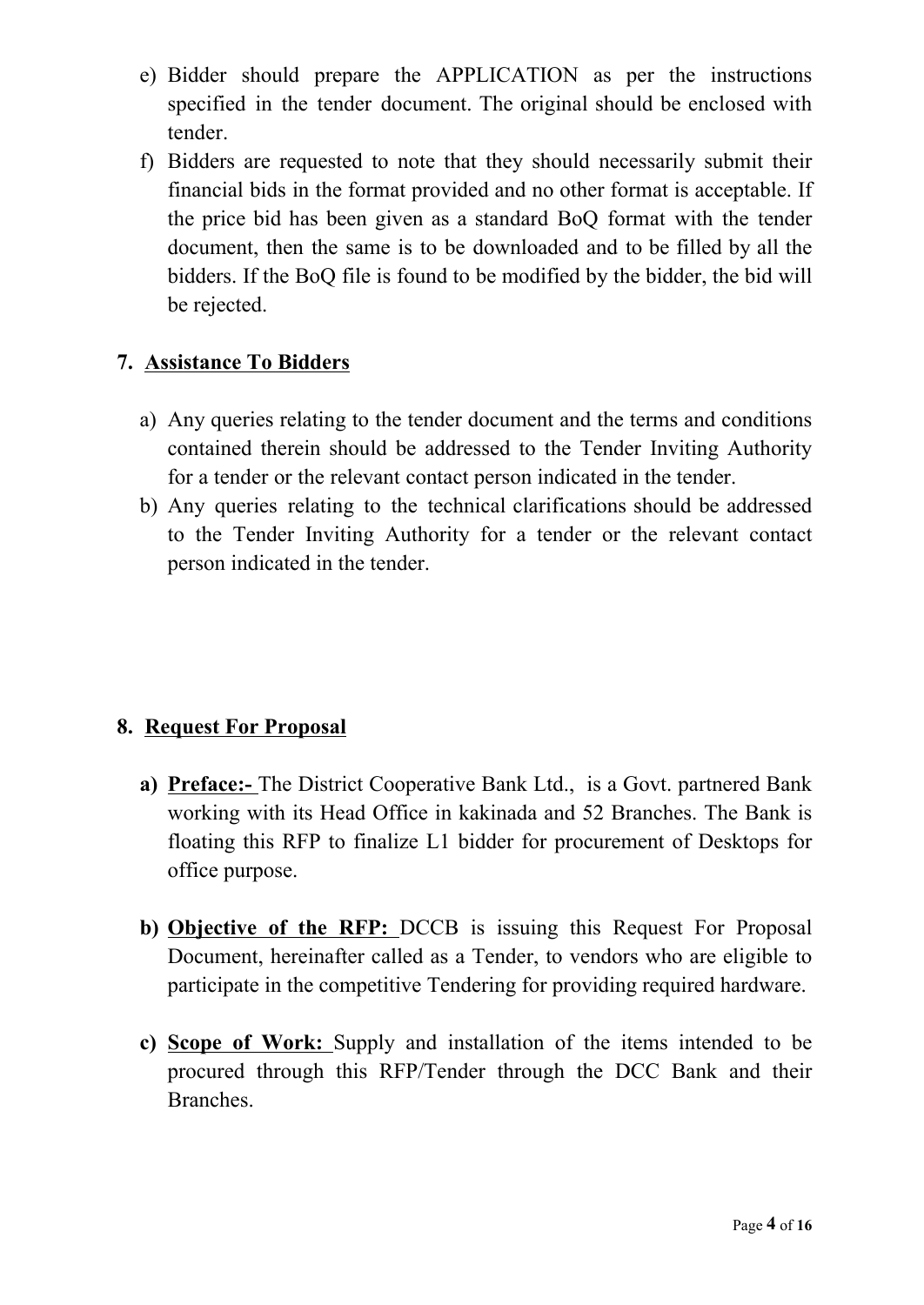# **d) Hardware Particulars:**

| S. No | Product                            |     |
|-------|------------------------------------|-----|
|       | Desktops                           | 350 |
|       | <b>Monitors</b>                    | 350 |
|       | Mouse & Key Boards (Each Quantity) | 350 |
|       | Swtiches 16 port UnManageable      |     |

## **Configuration for Desktops:**

| Sl.            | Feature              | Specification description                                                                                |  |  |
|----------------|----------------------|----------------------------------------------------------------------------------------------------------|--|--|
| N <sub>0</sub> |                      |                                                                                                          |  |  |
| 1.             | Make                 | Any Reputed Company                                                                                      |  |  |
| 2.             | Model                |                                                                                                          |  |  |
| 3 <sub>1</sub> | Processor            | 10th Gen. Intel Core i5 Processor or higher                                                              |  |  |
| 4.             | Chipset              | Compatible Chipset                                                                                       |  |  |
| 5.             | Motherboard          | <b>OEM</b> Motherboard                                                                                   |  |  |
| 6.             | <b>RAM</b>           | Min.8GB DDR4 RAM                                                                                         |  |  |
| 7.             | Hard drive           | 512 Gb SDD or Higher                                                                                     |  |  |
| 8.             | <b>Optical Drive</b> | Min 8x SATA DVD writer                                                                                   |  |  |
| 9.             | NIC/Ethernet         | 10/100/1000 on-board integrated Network Port                                                             |  |  |
|                | 10. Graphics         | <b>Integrated Graphics</b>                                                                               |  |  |
| 11.            | Audio/ Multimedia    | <b>Integrated Audio Controller</b>                                                                       |  |  |
|                | 12. Display Monitor  | 19.5" (+/- 0.1) Display Monitor with TCO'7<br>certification << Same make as PC >> or Higher              |  |  |
|                | 13. Keyboard         | USB Minimum 104 Keys Business Keyboard<br>$<<$ Same make as PC $>>$                                      |  |  |
|                | 14. Mouse            | USB 2 button Optical Scroll mouse with Mouse<br>pad << Same make as PC >>                                |  |  |
|                | 15. Ports            | 8 Nos. of USB Ports or Higher including Min.<br>2Nos of USB 3.0, Min. 2Nos. of HDMI,<br>DP/DVI/VGA Port. |  |  |
|                | 16. Form Factor      | Tower Model /SFF                                                                                         |  |  |
|                | 17. Power Supply     | Min 85% or above energy efficient Power<br>Supply                                                        |  |  |
| 18.            | Certifications       | For OEM: ISO 9001: 2008, ISO 14001, ISO                                                                  |  |  |
|                |                      |                                                                                                          |  |  |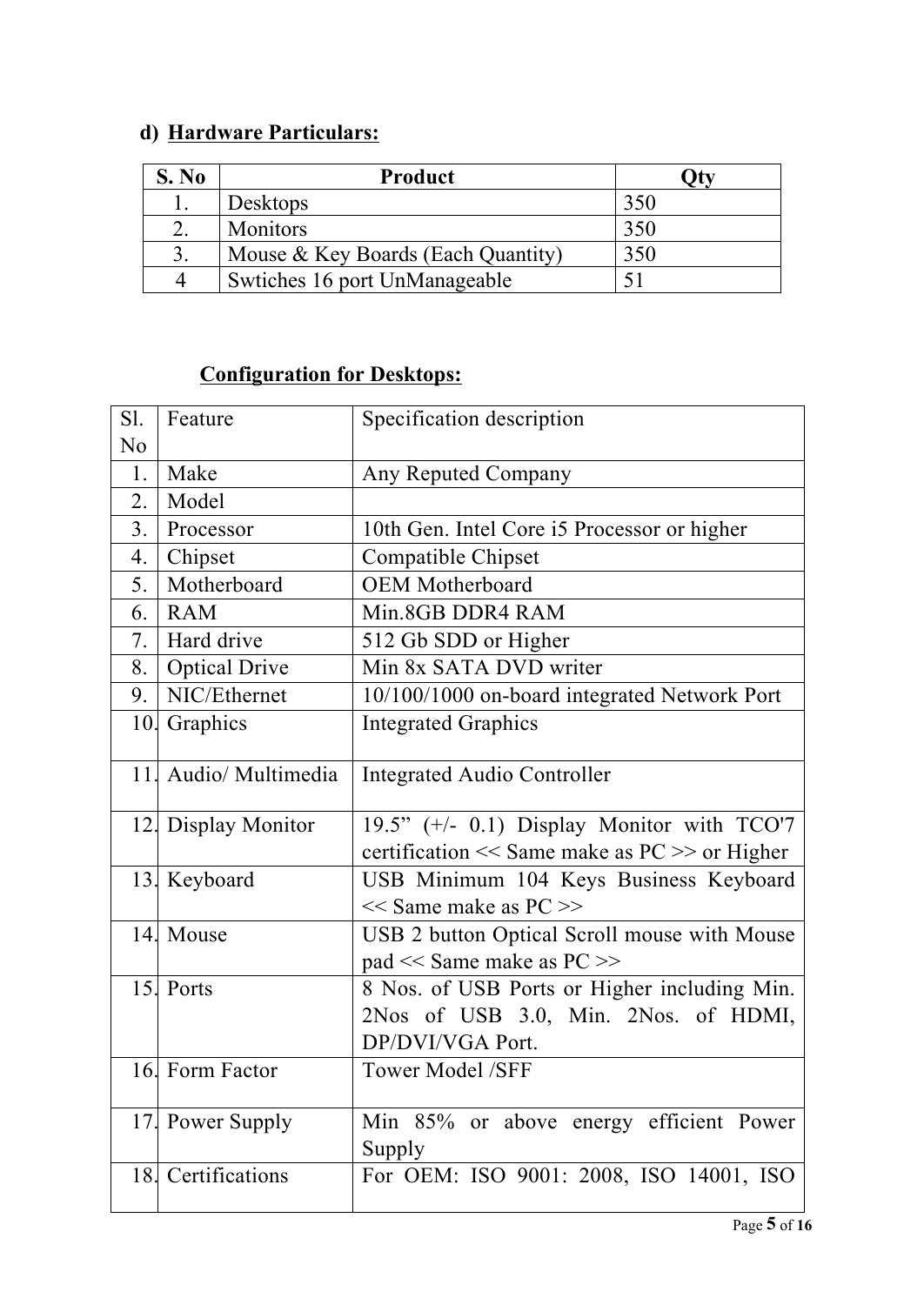|                      | 27001 or Latest                                    |  |  |
|----------------------|----------------------------------------------------|--|--|
|                      | PC: MS Windows<br>Certified $<<$<br>For            |  |  |
|                      | Certifications to be enclosed $\gg$ << EPEAT $\gg$ |  |  |
|                      | $<<$ FCC>> $<<$ ROHS>>                             |  |  |
| 19. Operating System | Pre-Loaded MS Windows 10 Professional 64 bit       |  |  |
|                      | with generic product key License. However, the     |  |  |
|                      | product key should be mentioned in the             |  |  |
|                      | installation report at the time of installation.   |  |  |
| 20. Accessories      | With required connecting cables and driver         |  |  |
|                      | media should be supplied                           |  |  |
| 21. Warranty         | 3 Years Standard On Site Comprehensive             |  |  |
|                      | Hardware Warranty (including O.S. support,         |  |  |
|                      | Spares- Parts/ Service/Labour/ On-site)            |  |  |

#### **Configuration of L2 Switch:**

| <b>FEATURE</b> | <b>General Specifications</b>                 |  |
|----------------|-----------------------------------------------|--|
| Make           | D-Link                                        |  |
| Model          | D Link DGS-1016A 16-Port Unmanaged Gigabit    |  |
| Ports          | 16 10/100/1000 Ports                          |  |
| Warranty       | 5 Years Warranty                              |  |
| Support        | 5 years 24 *7 Comprehensive support           |  |
| <b>Others</b>  | with all accessories and cluster installation |  |

## **9. Eligibility Criteria**

- a) The Bidder should have its Registered Office/Branch Office with AP GST No. in the State of Andhra Pradesh and all invoices are to be raised with APGST No. only.
- b) Average Annual financial turnover during the last 3 years ending 31st March of 2021 should not be less than 20 crore (relevant data to be submitted along with bid form). The audited financial statements need to be attached by the tenderer.
- c) Bidder must have its own valid PAN No. and GST Registration No. TIN & CIN registered in the state of Andhra Pradesh.
- d) The bidder should have at least one support/service centre in the District Head Quarters.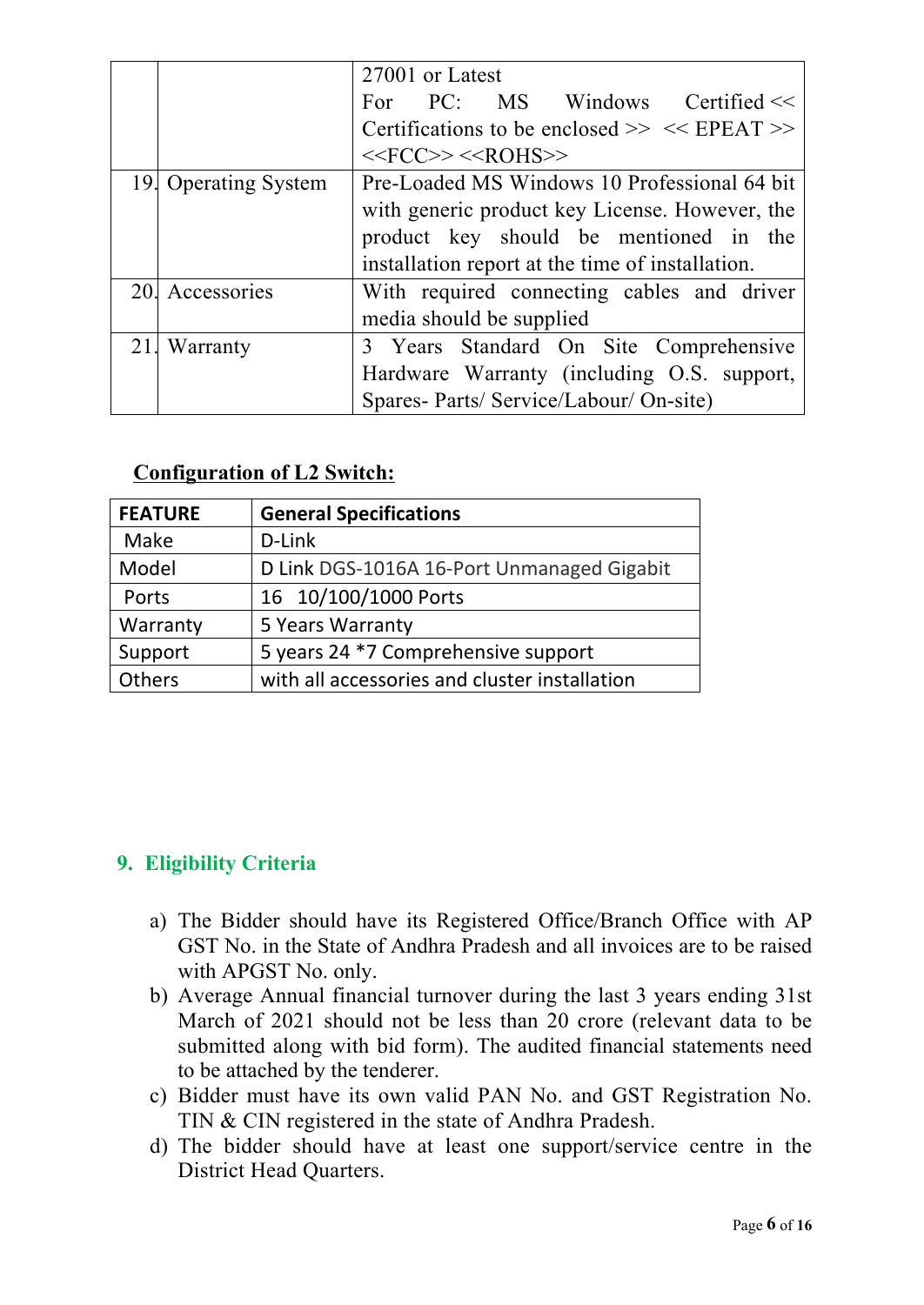- e) The Bidder should have supplied Hardware (Desktops) to at least two organisations out of which at least one should be State/Central Govts., or nationalized banks or other Govt. Sectors.
- f) During last 5(five) years the bidder should not have been blacklisted from participating in bid by any other Govt. organization. An undertaking to this effect is to be submitted by the bidders. If subsequently the bidder's undertaking is found to be incorrect the tender/order if placed on the bidder with reference to this tender shall be cancelled.
- g) The bidder should have valid ISO 9001 certification for their organization. A copy of the valid certificate must be submitted with the techno-commercial bid.
- h) Rate contract is applicable on Base Unit. The Rate contract is applicable for a period of 180 days from the date of the Purchase Order.
- i) Total cost inclusive of GST to be indicated.
- j) Bidder should submit the Manufacturer Authorization form (MAF) for all the listed infrastructure without fail. Failing which, the application would stand disqualified at technical bid scrutiny level.
- k) Supply and installation shall be within 30 days from the date of acceptance of PO.
- l) License keys shall be provided for the preloaded Operating System
- m) 3 years Warranty Certificate by the vendor for the hardware viz., Desktops, shall be submitted during delivery/installation.
- n) Warranty of 3 years for Desktops shall be updated in Manufacturers website.
- o) Support during warranty period shall be provided onsite whenever required.
- p) Delivery locations: HO & 52 Branches of Kakinada DCCB.
- q) The Bank, at any point of time, can modify/amend/cancel the process/procurement without assigning any reason.

## **Note: Bid without a valid** *APPLICATION FEE* **will be rejected outright.**

#### **10.Payment terms**

- a) 90% of the order value will be released after completion of delivery and installation of the hardware. Submission of Delivery challan, Installation Report and Warranty Certificate are compulsory for the release of payment.
- b) 10% of the order value will be released on submission of Bank Guarantee within 6 months from the date of Invoice or completion of 6 months from the date of installation.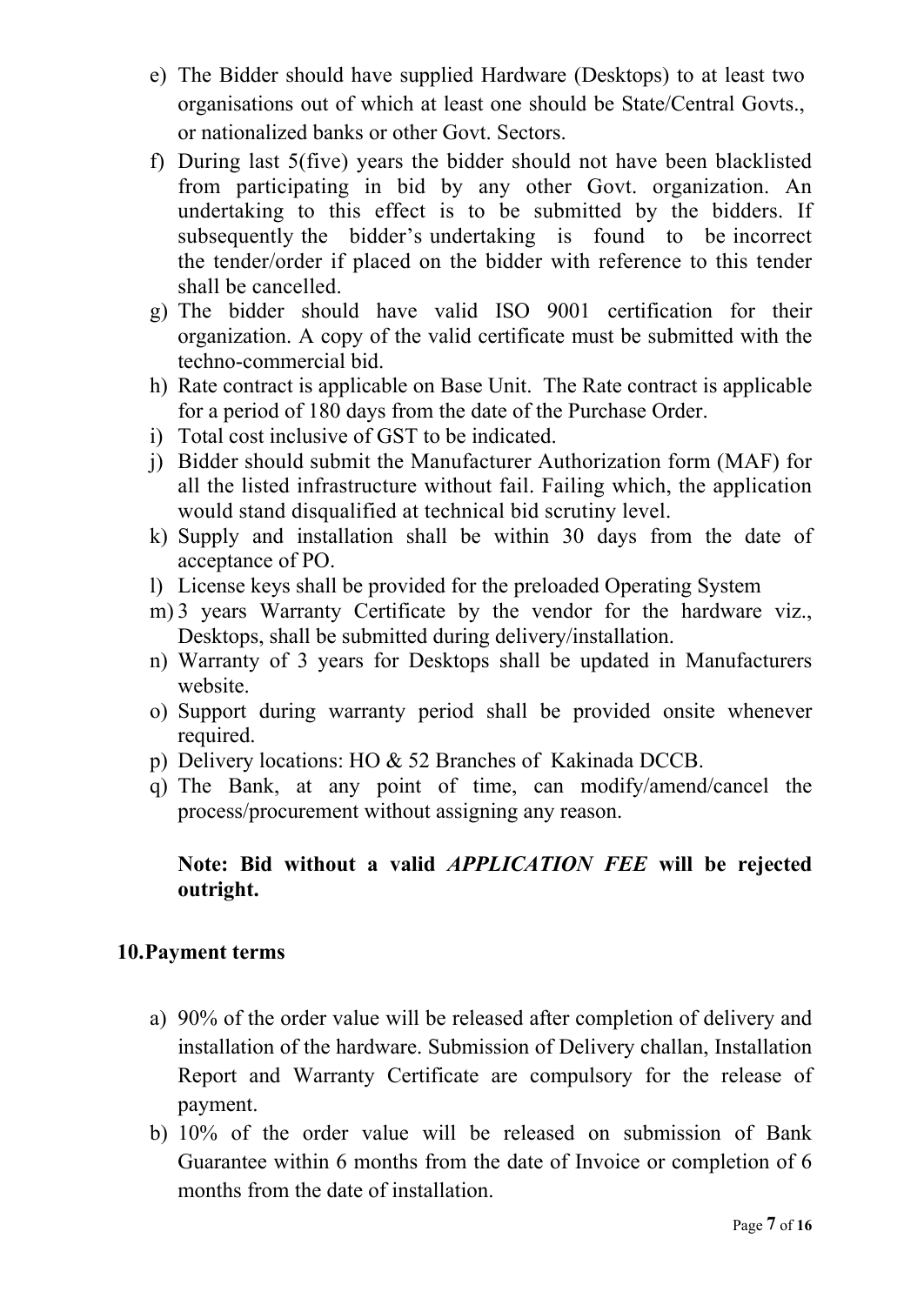#### **11.**Bid should be submitted only

- a) Bidder who has downloaded the tender from the **D C C B K A K I N A D A** Website and shall not tamper/modify the tender form including downloaded price bid template in any manner. In case if the same is found to be tampered/modified in any manner, tender will be completely rejected and APPLICATION FEE would be forfeited and bidder is liable to be banned from doing business with DCCB.
- b) Bidders are advised to visit again DCCB website at least 1 day prior to closing date of submission of tender for any corrigendum / addendum/ amendment.
- c) The offers submitted by Telegram/Fax/email shall not be considered. No correspondence will be entertained in this matter.

#### **12.Signing and Submission of Tender**

- a) The technical offer of the RFP response should be submitted in two copies.
- b) Participation in the Tendering process implies giving consent to all the terms, conditions and other requirements contained in any part of the Tender document.
- c) The Tender shall be typed or written in indelible ink as instructed in respective parts and shall be signed by the vendor or person or persons duly authorized to bind the vendor to the Contract. The person or persons signing the Tenders shall initial all pages of the Tenders.
- d) Any interlineations, erasures, or overwriting shall be valid if only they are authenticated by full signature of the person signing the Tenders.
- e) Proposals for Technical Bid and Commercial Bid are to be sealed in separate envelopes and submitted to the address given below. All the envelopes must be super-scribed with the following information:
	- Type of Offer (Technical or Commercial)<br>• Due Date<br>• Name of Vendor
	-
	-
- f) **Envelope I (Technical Offer-T.O.):** The Technical Offer should be complete in all respects and contain all information asked for, except prices. The T.O. should include all items asked for in the attached Annexure-I. The technical offer should not contain any price information. The T.O. should be complete to indicate that all products and services asked for as quoted. Where available, the vendor should clearly indicate the product code/part no. For example, the Technical Offer should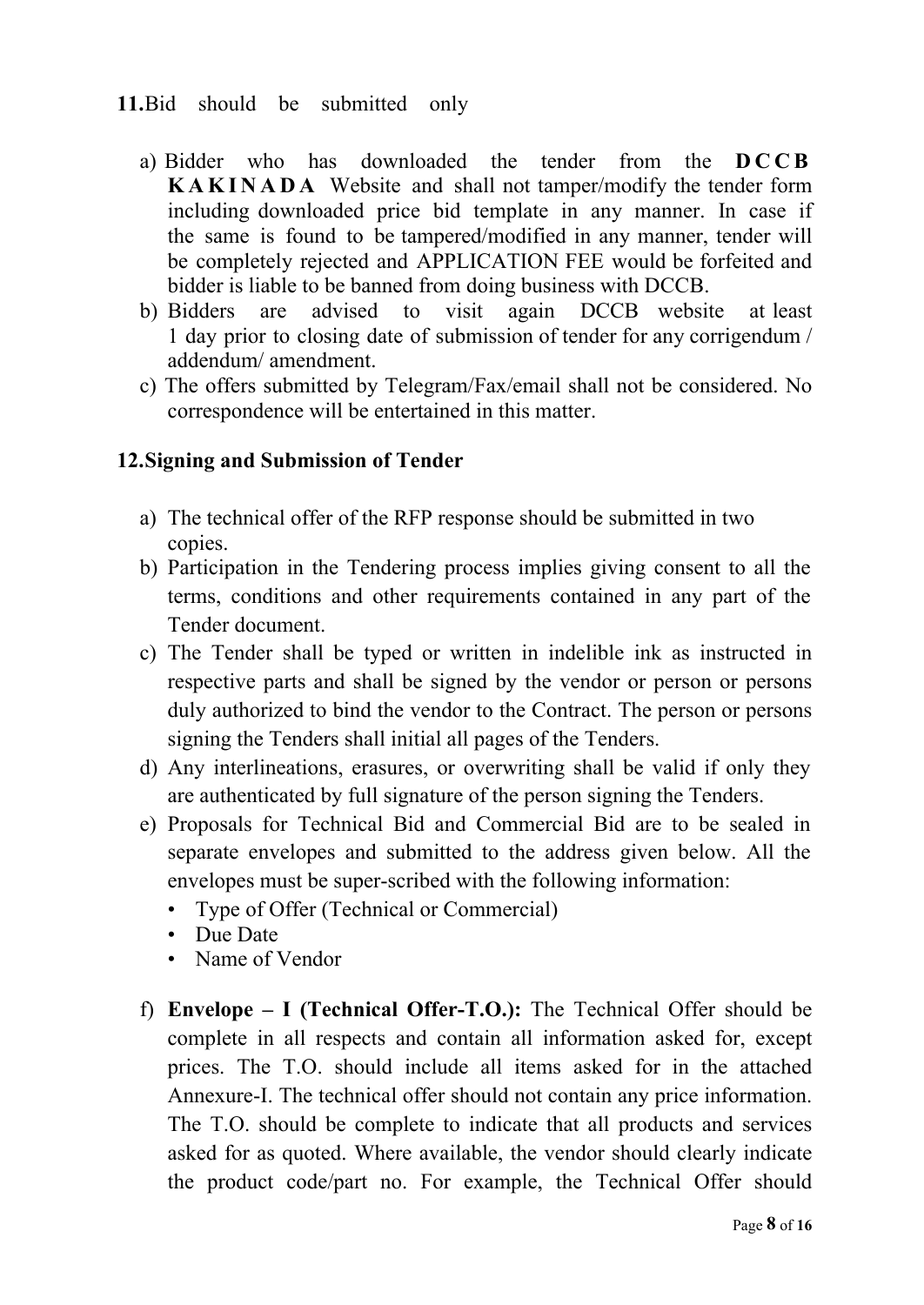mention that AMC charges are included in the Commercial Offer, without mentioning the actual amounts in the T.O.

#### g) **Envelope-II (Commercial Offer-C.O.):**

- The Commercial Offer (C.O.) should give all relevant price information in Indian Rupees and should not contradict the T.O. in any manner.
- These two envelopes containing the Technical and Commercial Offer should be simultaneously submitted. Please note that if any envelope is found to contain both technical and commercial offer, then that offer shall not be considered.
- If the envelopes are not sealed and marked as indicated above, the Bank will assume no responsibility for the Tender's misplacement or premature opening.
- The envelopes duly sealed should be submitted on or before 3.00 PM on 15.03 .2022 at the address given below:
- **13. Validation of Interlineations in Bid:-** Any interlineations, erasures, alterations, additions or overwriting shall be valid only if the person or persons signing the bid have authenticated the same with signature.
- **14. Responsibility of Bidder:-** If the outer envelope is not sealed and marked as required, Bank will assume no responsibility for the Bid's misplacement or premature opening.
- **15. Rejection of Bid:-** The Bid Document shall be submitted in the form of printed document. Bids submitted by Telex, fax or email would not be entertained. Any condition put forth by the bidder not conforming to the bid requirements shall not be entertained and such bid shall be rejected.
- **16. Late Bids:-** Any bid received by DCCB after the deadline for submission of bids prescribed by DCCB, will be summarily rejected and returned unopened to the Bidder. DCCB shall not be responsible for any postal delay or non-receipt / non-delivery of the documents. No further correspondence on this subject will be entertained.
- **17. Announcement of Bids:-** The Bidder's names, bid modifications or withdrawals and the presence or absence of requisite bid security and such other details will be announced at the time of opening. No bid shall be rejected at bid opening, except for late bids.
- **18. Bids Not Considered For Evaluation:-** Bids those are rejected during the bid evaluation process shall not be considered for further evaluation,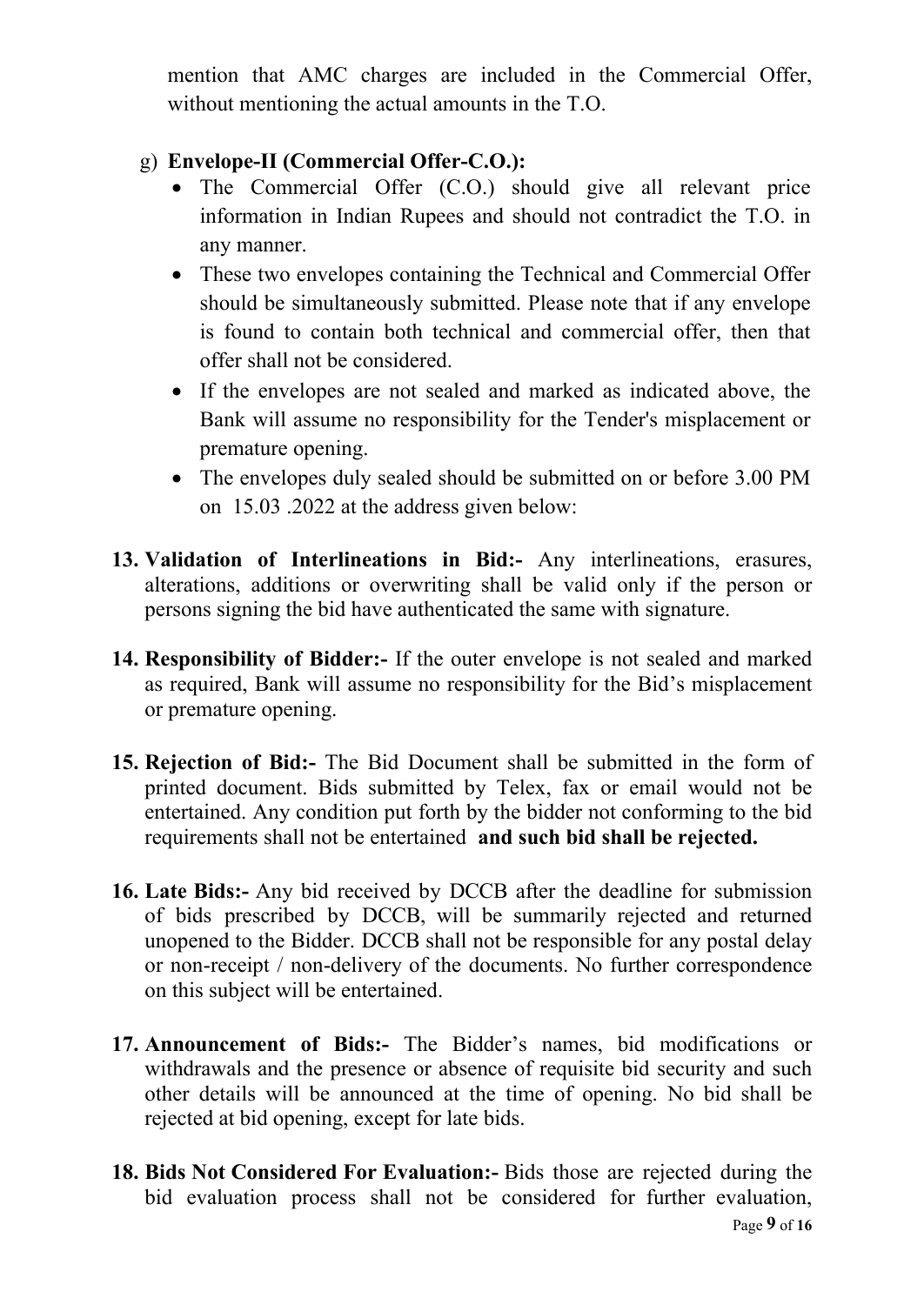irrespective of the circumstances.

- 19. **Opening 0f Commercial Bids:** Commercial Bids will be opened and compared at the specified date and time. The name of Bidder, bid prices, total amount of each Bid, etc. shall be announced by the DCCB at the Commercial Bid opening. The Bank reserves the right to go for reverse bidding process/further price negotiation with L1 Bidder or all Bidders who are technically qualified.
- **20. Clarification of Bids:-** To assist in the evaluation, comparison and an examination of bids, DCCB may, at its sole discretion, ask the Bidder for a clarification of its bid including breakup of rates. The request for clarification and the response shall be in writing. If the response to the clarification is not received before the expiration of deadline prescribed in the request, DCCB reserves the right to make its own reasonable assumptions at the total risk and cost of the bidder.
- **21. Completeness of Bids:-** DCCB will examine the bids to determine whether they are complete, whether they meet all the conditions of the Tender Document and Technical Specifications, whether any computational errors have been made, whether required sureties have been furnished, whether the documents have been properly signed and whether the Bid Documents are substantially responsive to the requirements of the Tender Document.
- **22. Rectification of Errors:** Arithmetical errors will be rectified on the following basis: - If there is a discrepancy between the rates in words and figures, the rate in words will govern. If the bidder does not accept the correction of errors, his bid will be rejected and his APPLICATION FEE may be forfeited.
- **23. Rejection of Bid:-** A bid that does not meet all pre-qualification criteria or is not responsive shall be rejected by DCCB and may not subsequently be made responsive by correction or withdrawal of the non-conforming deviation or reservation by the bidder.

Sd/- R.V.Narsimha Rao

 **Chief Executive Officer DCCB Kakinada**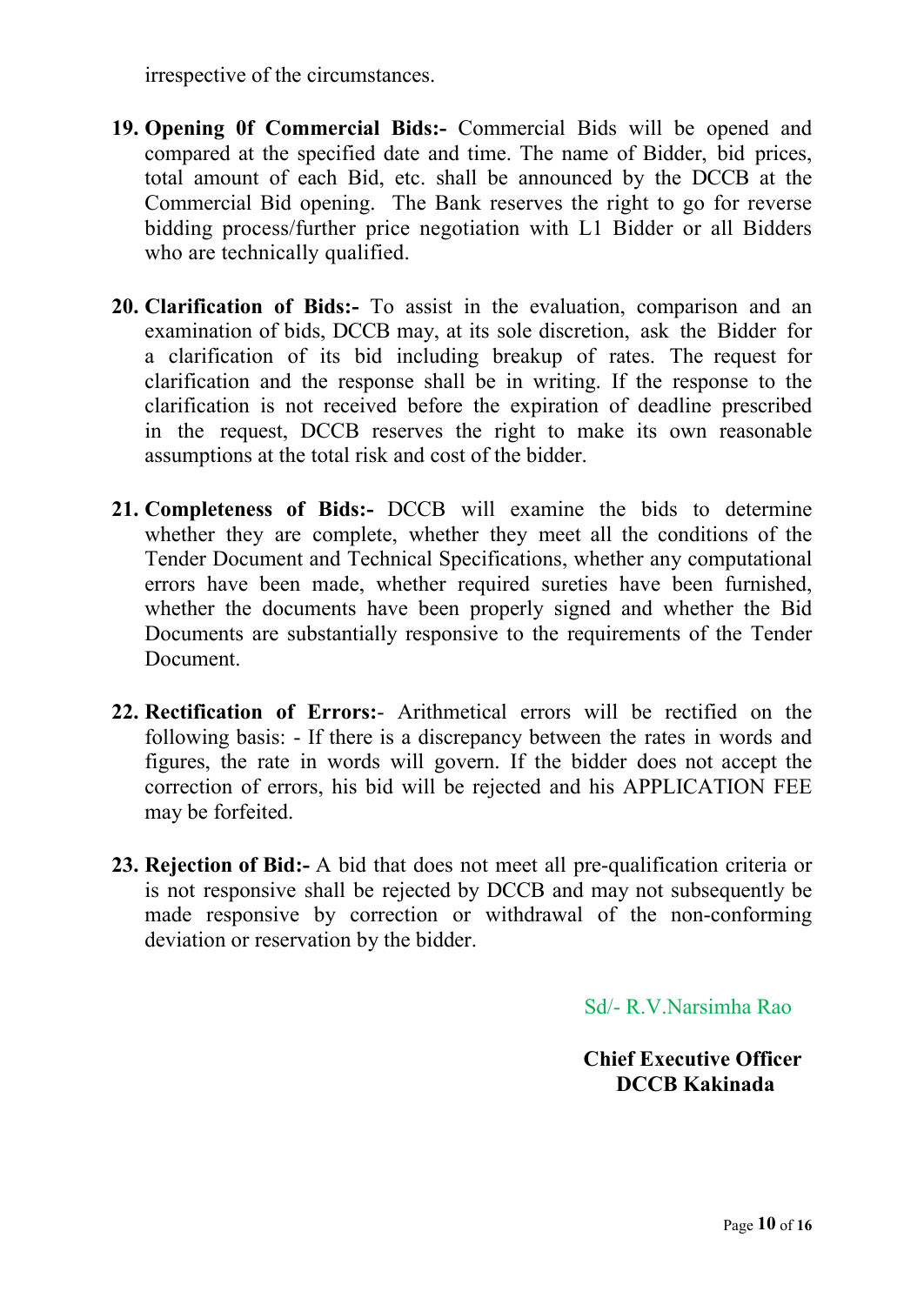**Note:** The Bank always reserves the right to accept or reject or postpone or separate any tender without assigning any reason there for. Bank will take open tender system also for competitive price**.**

### **Commercial Response**

Ref No.

To, The Chief Executive Officer, The Dist. Co-operative Central Bank Ltd., Kakinada.

Dear Sir

Sub: RFP for DCCB CBS HW Procurement – Submission of Proposal – Reg

Ref: DCCB CBS/HW Proc./2022, dated :-01.03:2022

## **Configuration for Desktops:**

| Sl.         | Feature     | Specification description<br>Price quoted |               |  |
|-------------|-------------|-------------------------------------------|---------------|--|
| N           |             |                                           | for One $(1)$ |  |
| $\mathbf 0$ |             |                                           | unit in Rs.   |  |
|             | 1 Make      | Any reputed company                       |               |  |
| 2.          | Model       | Any reputed company                       |               |  |
| 3.          | Processor   | 10th Gen. Intel Core i5 Processor (or)    |               |  |
|             |             | AMD equivalent Processor or higher        |               |  |
| 4.          | Chipset     | Compatible Chipset                        |               |  |
| 5.          | Motherboard | <b>OEM</b> Motherboard                    |               |  |
| 6.          | <b>RAM</b>  | Min.8GB DDR4 RAM                          |               |  |
| 7.          | Hard drive  | 512GBSDD or Higher                        |               |  |
| 8.          | Optical     | Min 8x SATA DVD writer                    |               |  |
|             | Drive       |                                           |               |  |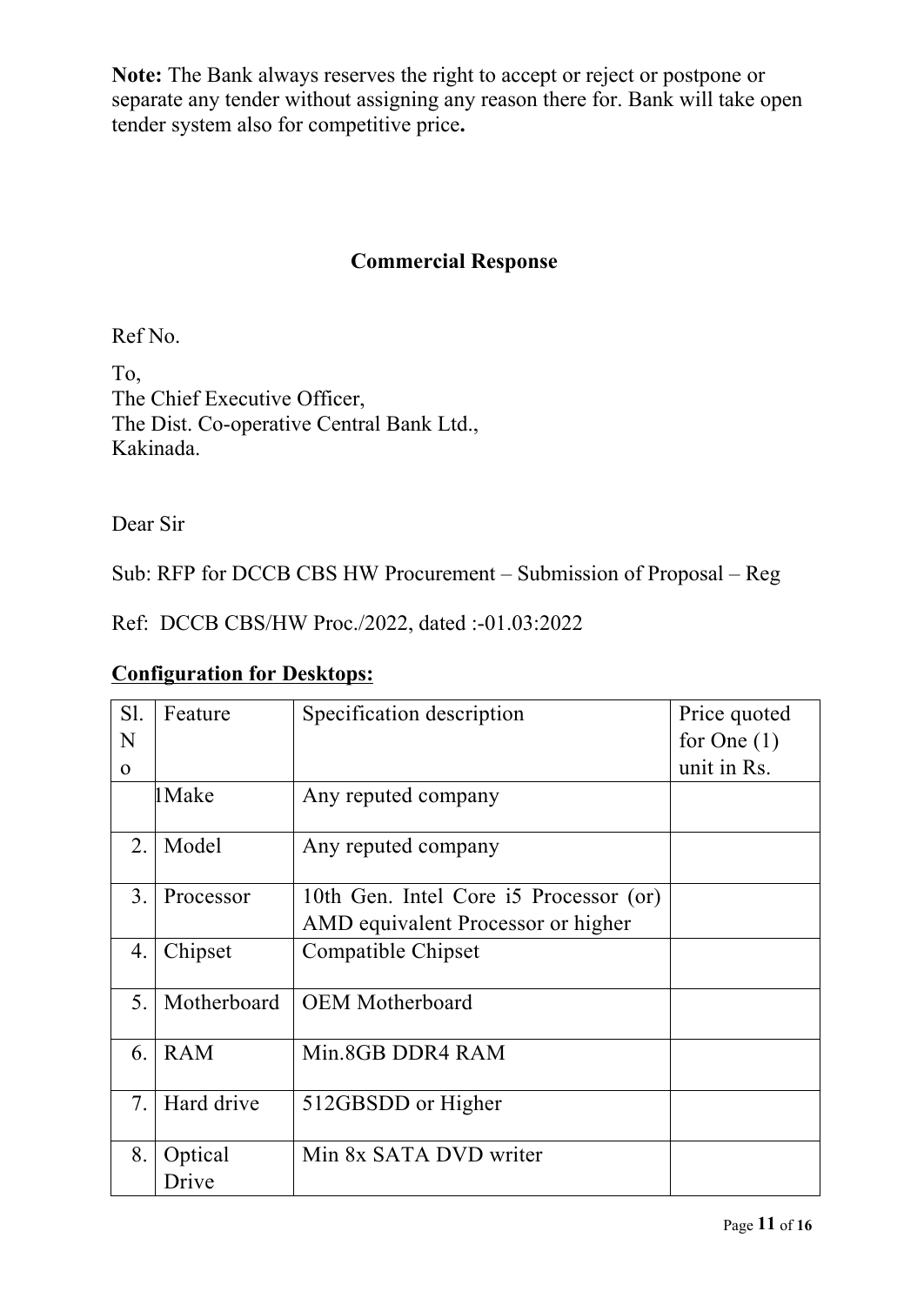|                 | NIC/Ethernet           | 10/100/1000<br>on-board<br>integrated<br>Network Port                                                                                                                                                                   |  |
|-----------------|------------------------|-------------------------------------------------------------------------------------------------------------------------------------------------------------------------------------------------------------------------|--|
|                 | 10 Graphics            | <b>Integrated Graphics</b>                                                                                                                                                                                              |  |
| 11 <sup> </sup> | Audio/<br>Multimedia   | <b>Integrated Audio Controller</b>                                                                                                                                                                                      |  |
|                 | 12 Display<br>Monitor. | 19.5" $(+/- 0.1)$ Display Monitor with<br>TCO'7 certification $\ll$ Same make as<br>$PC \gg$ or Higher                                                                                                                  |  |
|                 | 13 Keyboard            | USB Minimum 104 Keys Business<br>Keyboard << Same make as PC >>                                                                                                                                                         |  |
|                 | 14 Mouse               | USB 2 button Optical Scroll mouse<br>with Mouse pad $<<$ Same make as PC<br>>>                                                                                                                                          |  |
|                 | 15 Ports               | 6 Nos. of USB Ports or Higher<br>including Min. 2Nos of USB 3.0, Min.<br>2Nos. of HDMI, DP/DVI/VGA Port.                                                                                                                |  |
|                 | 16 Form Factor         | <b>Tower Model /SFF</b>                                                                                                                                                                                                 |  |
|                 | 17 Power<br>.Supply    | Min 85% or above energy efficient<br>Power Supply                                                                                                                                                                       |  |
|                 | $\cdot$ S              | 18 Certification   For OEM : ISO 9001 : 2008, ISO<br>14001, ISO 27001 or Latest<br>For $PC:$ : MS Windows Certified <<<br>Certifications to be enclosed $\gg$<br><<<br>$EPEAT >> \langle FCC >> \langle ROHS \rangle >$ |  |
| <u>19 </u>      | Operating<br>.System   | Pre-Loaded<br><b>MS</b><br>Windows<br>10<br>Professional 64 bit with generic product<br>key License. However, the product key<br>should be mentioned in the installation<br>report at the time of installation.         |  |
|                 | 20 Accessories         | With required connecting cables and<br>driver media should be supplied                                                                                                                                                  |  |
| 21              | Warranty               | 3<br>Standard<br><b>Site</b><br>Years<br>On<br>Comprehensive<br>Hardware<br>Warranty<br>(including O.S. support, Spares- Parts/<br>Service/Labour/ On-site)                                                             |  |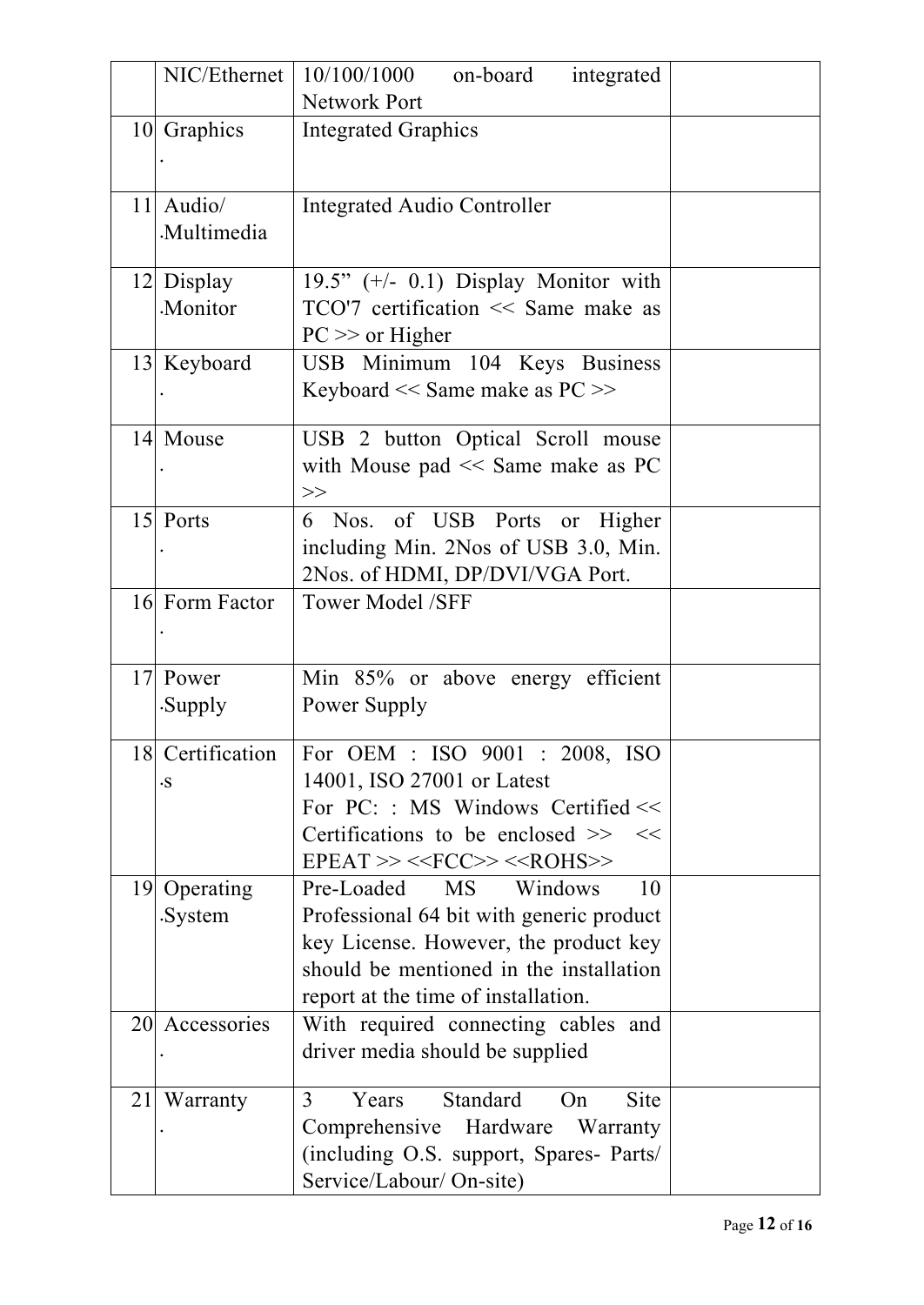Yours Truly

Authorized signatory of bidder [Seal, Name, Signature and authority]

## **Annexure-I**

#### **MANUFACTURER'S AUTHORIZATION FORM** *Date:*

To, The Chief Executive Officer, The Dist. Co-operative Central Bank Ltd., Kakinada.

## **Sub: Manufacturer Authorization for Tender No. DCCB CBS/HW Proc./2022 , dated \_\_.\_\_.2022 Ref: DCCB CBS/HW Proc./2022 , dated \_\_.\_\_.2022**

Dear Sir,

We,  $\le$  OEM > having our registered office at < OEM address>, are an established manufacturer of  $\leq$  name of quoted item  $>$ . We  $\leq$  0EM $>$ solely authorized to quote our product for above mentioned tender.

Our full support is extended in all respects for supply and maintenance of our product. We also ensure for supply & service of the listed Infrastructure at least for a period of 1 year from \_\_\_\_\_\_\_\_\_\_\_\_\_\_\_\_\_\_\_\_\_ (date of closure of warranty), as per tender terms. In case of any difficulties in logging complaint at bidder end, user will have option to log complaint at our call support center. We also undertake that in case of default in execution of this tender by the bidder, we will take all liabilities and responsibilities and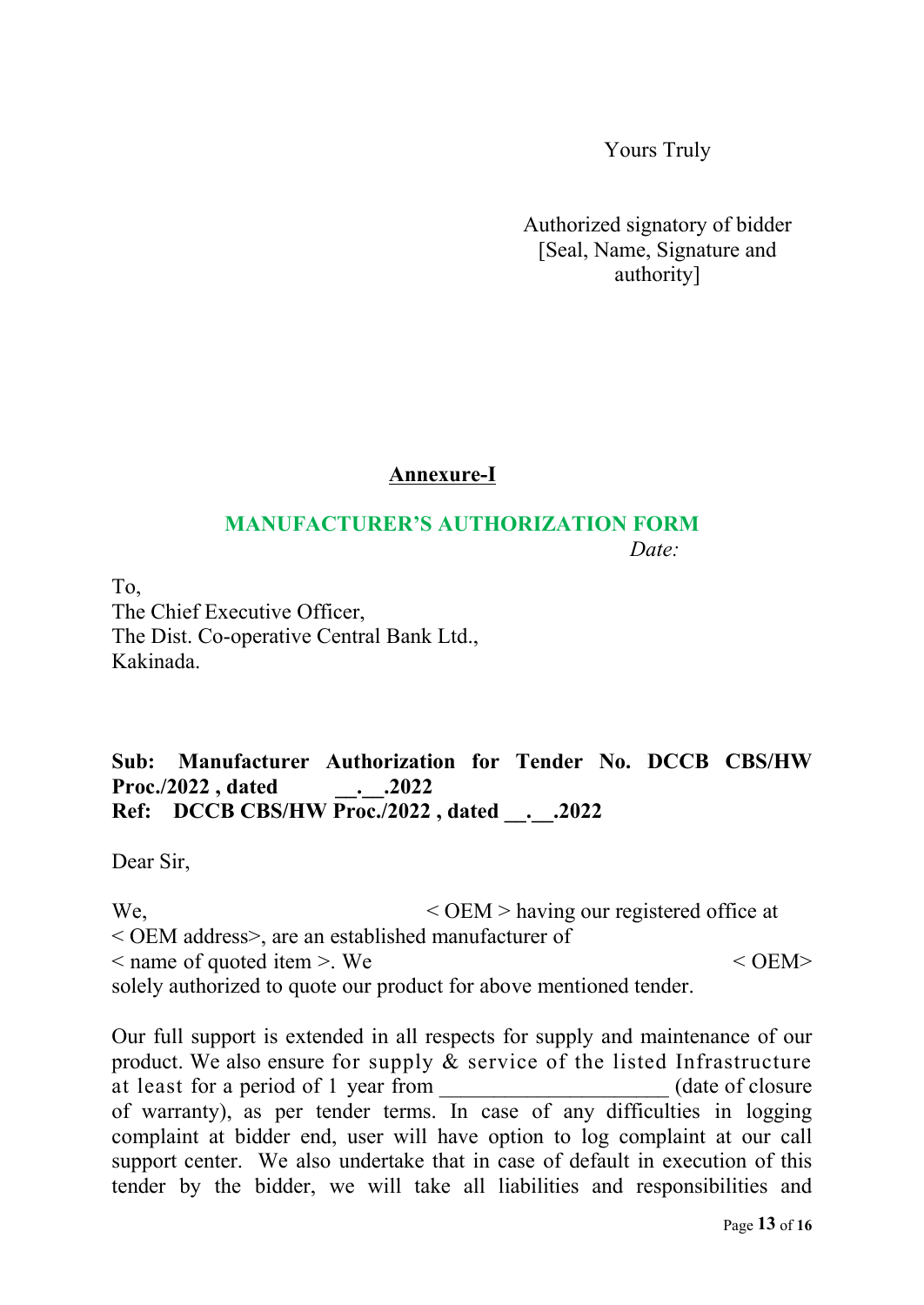necessary steps for successful execution of this tender. We also undertake that to meet the timelines defined in the tender. We will ensure that the AMC services are made available to DCCB in time. If the supplied product is declared end of life, we will ensure that a suitable equivalent or higher roll over product is offered to Bank for due approval and order execution thereafter.

Thanking You For Name: Designation:

Note: This letter of authority should be on the letterhead of the manufacturer and should be signed by a person competent and having the power of attorney to legally bind the manufacturer. The Bidder in its bid should include it.

#### **Declaration regarding Clean Track Record**

(On the letter head of the bidder)

**Date:**

**To**

To, The Chief Executive Officer, The Dist. Co-operative Central Bank Ltd., Kakinada.

**Sub: Declaration regarding Clean Track Record for Tender No. DCCB CBS/HW Proc./2022 , dated \_\_.\_\_.2022 Ref: DCCB CBS/HW Proc./2022 , dated \_\_.\_\_.2022**

Dear Sir,

Sir,

I have carefully gone through the Terms & Conditions contained in the Tender Ref. No: Fig. 1 hereby declare that my company has not been debarred/ blacklisted by any Central or State Government/ Semi Government Departments or Organizations in India for non-satisfactory past performance, corrupt, fraudulent or any other unethical business practices during the past 5 years. I further certify that I am competent officer in my company to make this declaration.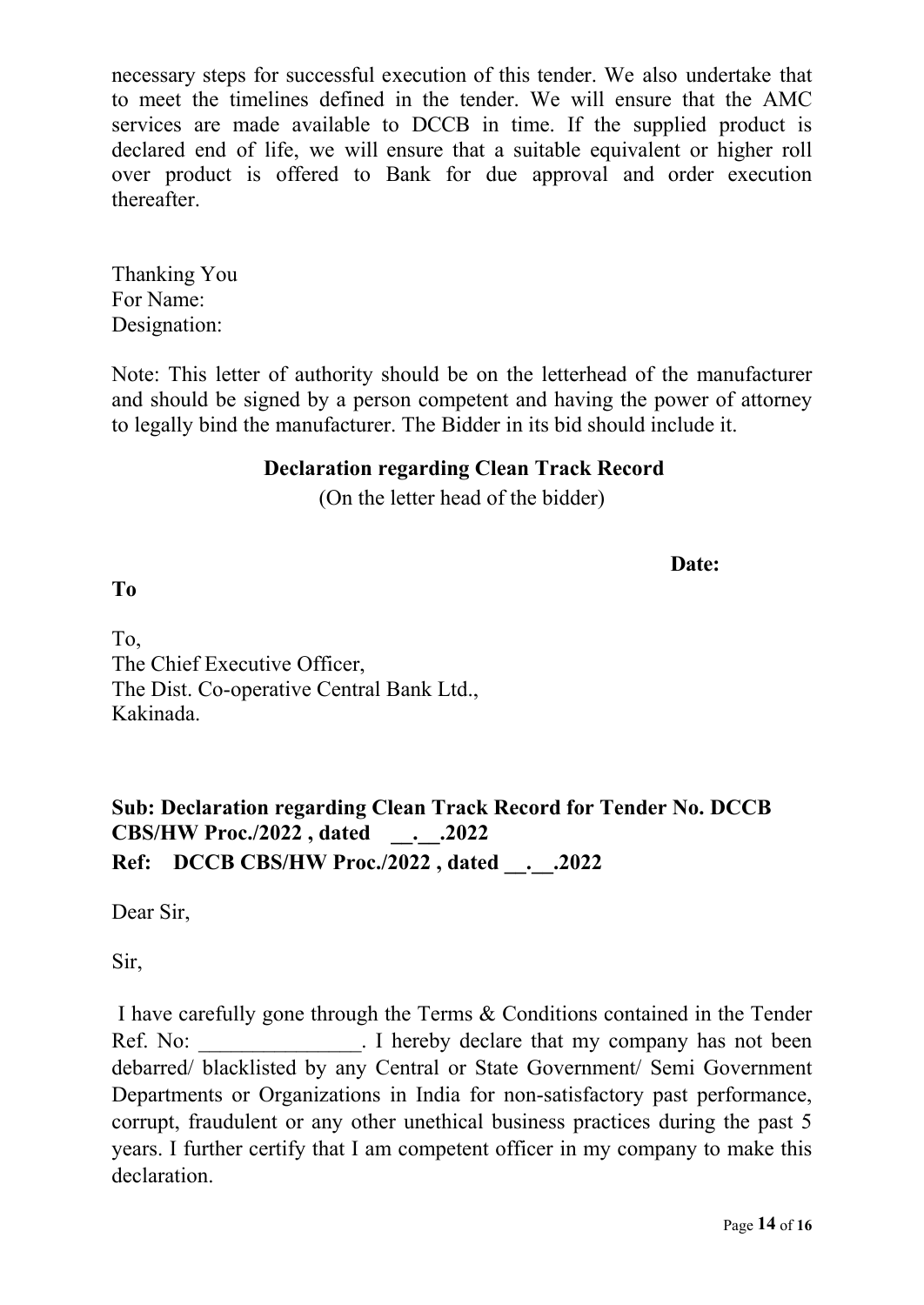Yours Truly

Authorized signatory of bidder [Seal, Name, Signature and authority]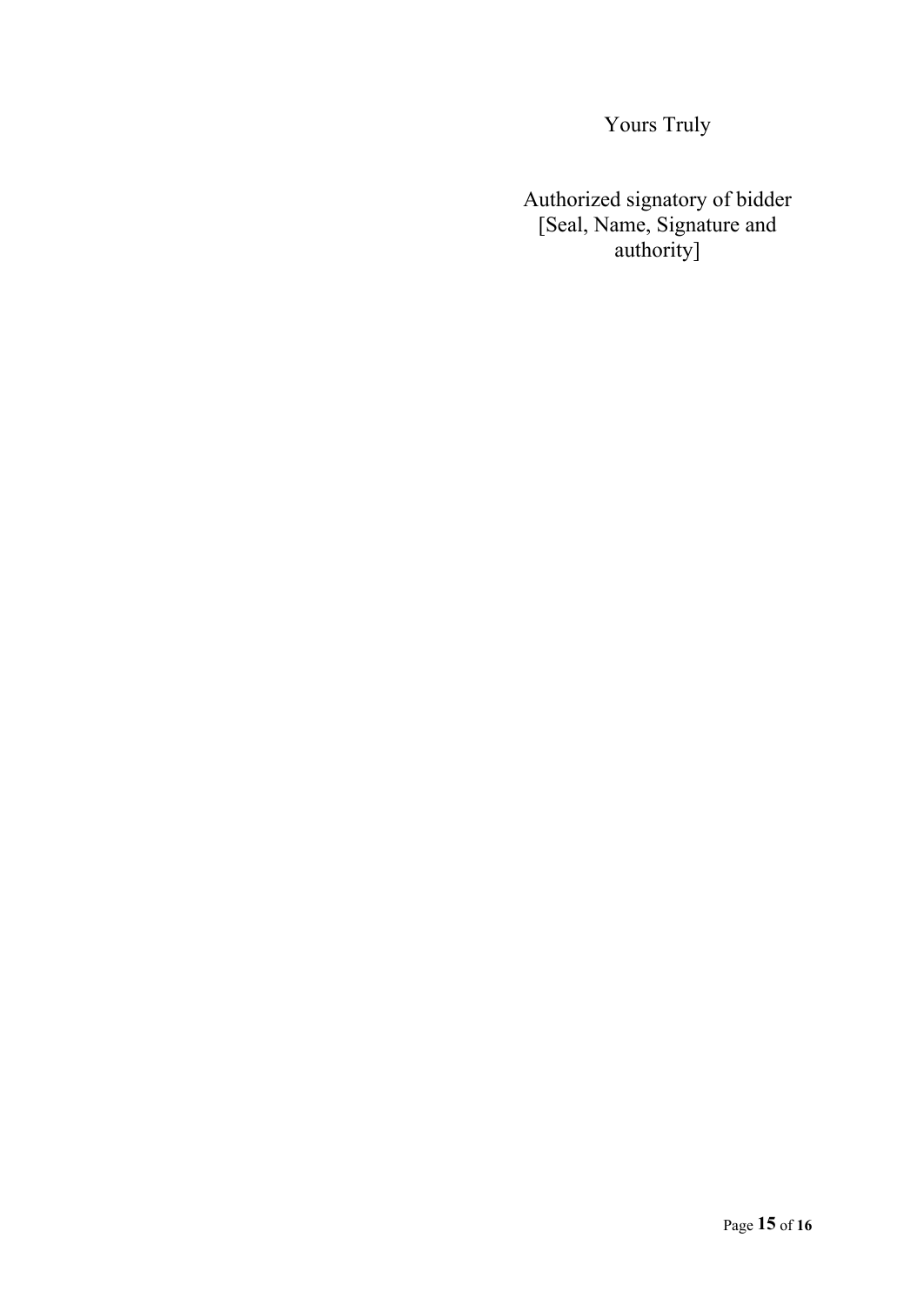| Turn over details as per eligibility criteria       |  |
|-----------------------------------------------------|--|
| Relevant documents are to be uploaded as attachment |  |

| S.No                        | Year            |    | Amount<br>Lakhs) | (Rs) | 1n |
|-----------------------------|-----------------|----|------------------|------|----|
|                             | 2018-19         |    |                  |      |    |
| $\mathcal{D}_{\mathcal{L}}$ | 2019-20         |    |                  |      |    |
| 3                           | 2020-21         |    |                  |      |    |
|                             | $2021 - 22$ (up | to |                  |      |    |
|                             | Mar 2022)       |    |                  |      |    |

The audited financial statements need to be attached by the tenderer and also supported by IT Returns and GST returns for the last 3 Financial years.

## Yours Truly

Authorized signatory of bidder [Seal, Name, Signature and authority]